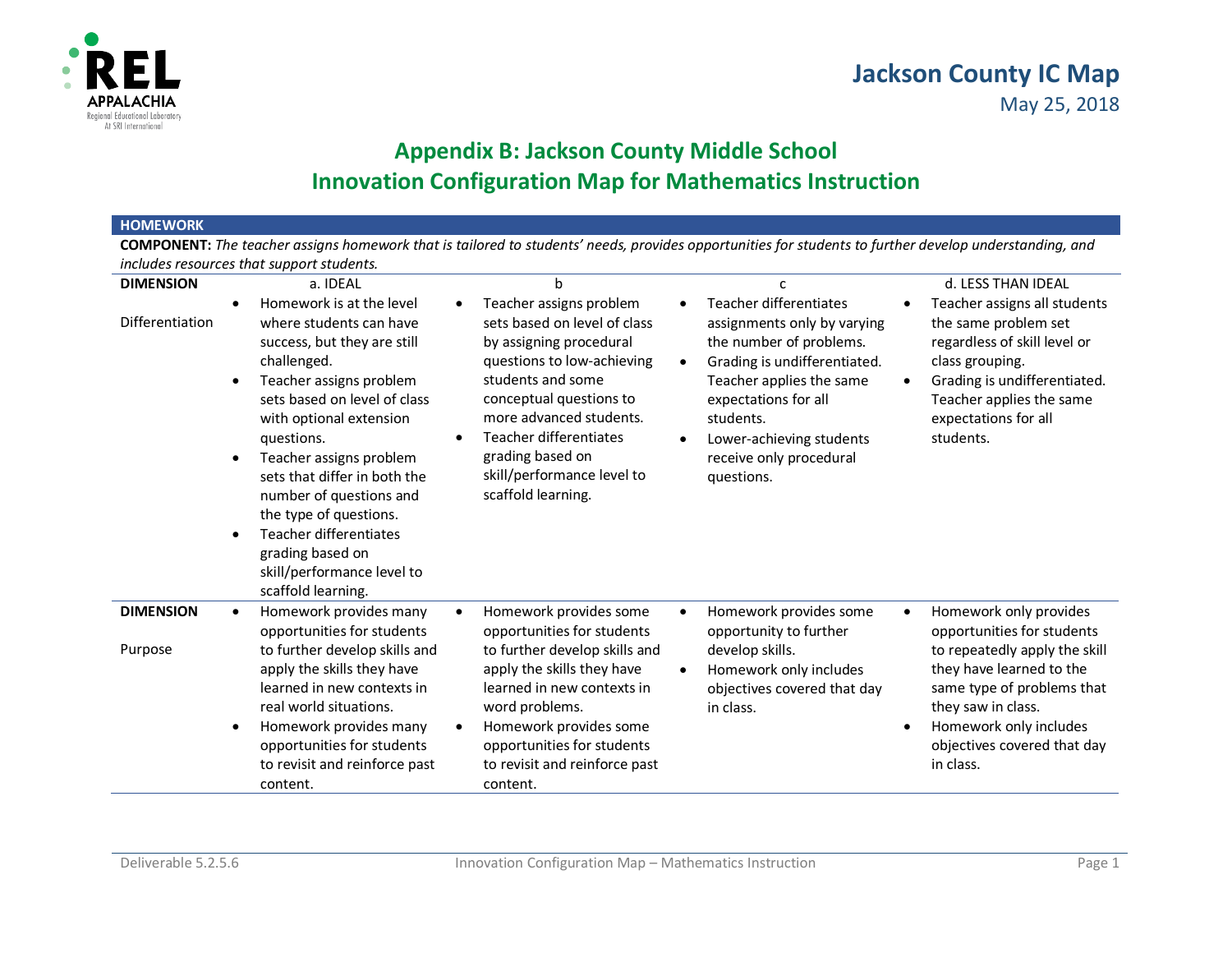| <b>DIMENSION</b><br>Student<br>resources | Teacher consistently helps<br>students create an<br>organized math notebook<br>to use as a resource and<br>models how to use it.<br>Students use <i>digits</i> online<br>resources when they are<br>stuck.                                                                                         | Teacher helps students<br>create an organized math<br>notebook, with notes and<br>examples, to use as a<br>resource.                                                                | $\bullet$           | Students rely mostly on<br>resources from home, and<br>occasionally have<br>opportunities to use notes<br>or examples from class, but<br>these are not organized in a<br>math notebook. | Students rely solely on<br>resources from home. |
|------------------------------------------|----------------------------------------------------------------------------------------------------------------------------------------------------------------------------------------------------------------------------------------------------------------------------------------------------|-------------------------------------------------------------------------------------------------------------------------------------------------------------------------------------|---------------------|-----------------------------------------------------------------------------------------------------------------------------------------------------------------------------------------|-------------------------------------------------|
| <b>DIMENSION</b><br>Feedback             | Students receive timely,<br>individualized feedback on<br>homework, including<br>questions and suggestions<br>for improvement, without a<br>grade.<br>Students are offered the<br>opportunity to retry<br>problems until they can<br>demonstrate understanding<br>and before receiving a<br>grade. | Students receive feedback<br>on homework in a whole-<br>class setting, with<br>suggestions for<br>improvement.<br>Students are offered the<br>opportunity to retry the<br>problems. | $\bullet$<br>٠<br>٠ | Teacher simply marks<br>answers right or wrong.<br>Students do not have the<br>opportunity to retry<br>problems they missed.<br>Students receive grades<br>without any feedback.        | Students receive no<br>feedback on homework.    |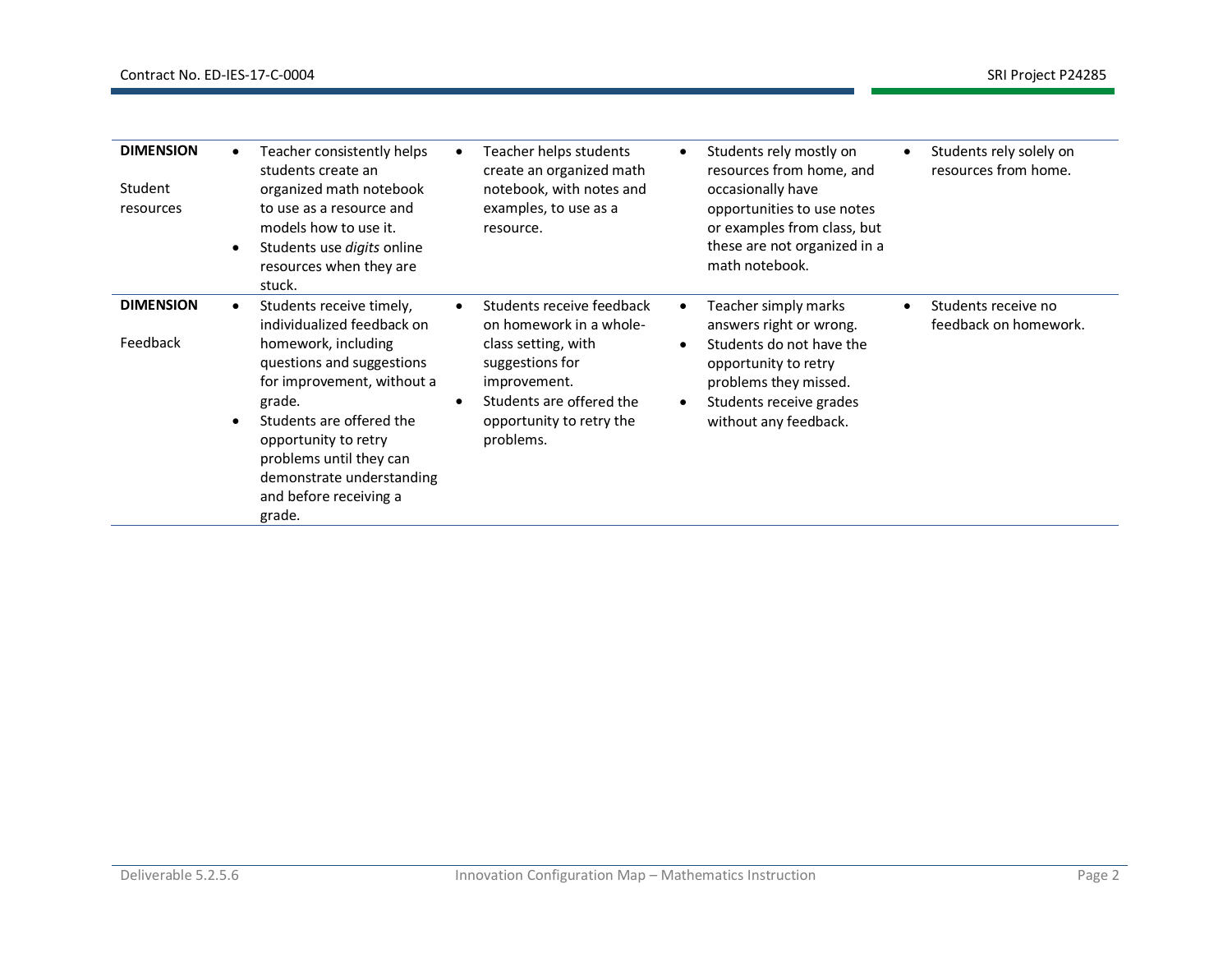| <b>ASSESSMENT</b>                                     |                                                                                                                                                                                                                                                                                                                                                                                                                                                                                                                                                                                                                                                                                    |                                                                                                                                                                                                                                                                                                                                                                                                                                                                                                                                                                                       |                                                                                                                                                                                                                                                                                                                                                                                                                                                                                             |                                                                                                                                                                                                                                                                                                                                                                                                                                                                                         |  |
|-------------------------------------------------------|------------------------------------------------------------------------------------------------------------------------------------------------------------------------------------------------------------------------------------------------------------------------------------------------------------------------------------------------------------------------------------------------------------------------------------------------------------------------------------------------------------------------------------------------------------------------------------------------------------------------------------------------------------------------------------|---------------------------------------------------------------------------------------------------------------------------------------------------------------------------------------------------------------------------------------------------------------------------------------------------------------------------------------------------------------------------------------------------------------------------------------------------------------------------------------------------------------------------------------------------------------------------------------|---------------------------------------------------------------------------------------------------------------------------------------------------------------------------------------------------------------------------------------------------------------------------------------------------------------------------------------------------------------------------------------------------------------------------------------------------------------------------------------------|-----------------------------------------------------------------------------------------------------------------------------------------------------------------------------------------------------------------------------------------------------------------------------------------------------------------------------------------------------------------------------------------------------------------------------------------------------------------------------------------|--|
|                                                       |                                                                                                                                                                                                                                                                                                                                                                                                                                                                                                                                                                                                                                                                                    | COMPONENT: The teacher administers assessments frequently and ensures that assessments are aligned to each other.                                                                                                                                                                                                                                                                                                                                                                                                                                                                     |                                                                                                                                                                                                                                                                                                                                                                                                                                                                                             |                                                                                                                                                                                                                                                                                                                                                                                                                                                                                         |  |
| <b>DIMENSION</b><br>Summative<br>assessment Design    | a. IDEAL<br>Teachers teaching the same $\bullet$<br>grade or content<br>collaborate to create<br>common assessments.<br>Teacher constructs his or<br>$\bullet$<br>her own assessments from<br>multiple sources for items.<br>All formative and<br>$\bullet$<br>summative assessments<br>align with each other.<br>Assessment questions ask<br>$\bullet$<br>students to think critically,<br>apply content in new<br>contexts, and explain their<br>answers.<br>Assessments include<br>$\bullet$<br>questions from past units,<br>particularly in areas where<br>students have struggled.<br>All assessment items align<br>$\bullet$<br>with the rigor intended by<br>the standard. | h<br>Teacher aligns assessment<br>with those used by other<br>teachers of same grade<br>level.<br>Teacher uses at least two<br>sources for assessment<br>items.<br>Many formative<br>$\bullet$<br>assessments and<br>summative assessments<br>align with each other.<br>Assessments include<br>$\bullet$<br>opportunities for students<br>to think critically, with at<br>least two free response<br>questions.<br>Assessments include<br>$\bullet$<br>content from past units.<br>Most individual assessment<br>$\bullet$<br>items align with the rigor<br>intended by the standard. | Teacher aligns assessment<br>$\bullet$<br>with assessments used by<br>other teachers of same<br>grade level.<br>Teacher uses one source for<br>assessments.<br>Some formative<br>٠<br>assessments and<br>summative assessments<br>align with each other.<br>Most assessment questions<br>$\bullet$<br>are multiple choice.<br>Assessments only include<br>$\bullet$<br>content from the current<br>unit.<br>Assessment items partially<br>align with the rigor<br>intended by the standard. | d. LESS THAN IDEAL<br>Teachers of the same grade<br>$\bullet$<br>level and content use<br>different assessments.<br>Teacher uses one source for<br>assessments.<br>Formative and summative<br>$\bullet$<br>assessments are not<br>aligned.<br>All assessment questions<br>are multiple choice.<br>Assessments only include<br>$\bullet$<br>content from the current<br>unit.<br>Assessment items may or<br>$\bullet$<br>may not be aligned to the<br>rigor intended by the<br>standard. |  |
| <b>DIMENSION</b><br>Summative<br>assessment frequency | Teacher administers<br>summative assessment at<br>the end of each topic,<br>approximately every 2-3<br>weeks.                                                                                                                                                                                                                                                                                                                                                                                                                                                                                                                                                                      | Teacher administers at least<br>three unit tests each 9<br>weeks.                                                                                                                                                                                                                                                                                                                                                                                                                                                                                                                     | Teacher administers at least<br>$\bullet$<br>two unit tests each 9 weeks.                                                                                                                                                                                                                                                                                                                                                                                                                   | Teacher administers only<br>$\bullet$<br>one unit test each 9 weeks.                                                                                                                                                                                                                                                                                                                                                                                                                    |  |
| <b>DIMENSION</b><br>Summative<br>assessment data use  | Teacher uses assessment<br>data to guide<br>differentiation of<br>instructional practices                                                                                                                                                                                                                                                                                                                                                                                                                                                                                                                                                                                          | Teacher does only 1 or 2 of<br>following:<br>Teacher uses assessment<br>data to guide differentiation                                                                                                                                                                                                                                                                                                                                                                                                                                                                                 | Teacher uses assessment<br>$\bullet$<br>data for the entire class to<br>determine areas of strength<br>and growth for the class,                                                                                                                                                                                                                                                                                                                                                            | Teacher does not use<br>assessment data.<br>Teacher covers all materials<br>$\bullet$<br>in unit equally without                                                                                                                                                                                                                                                                                                                                                                        |  |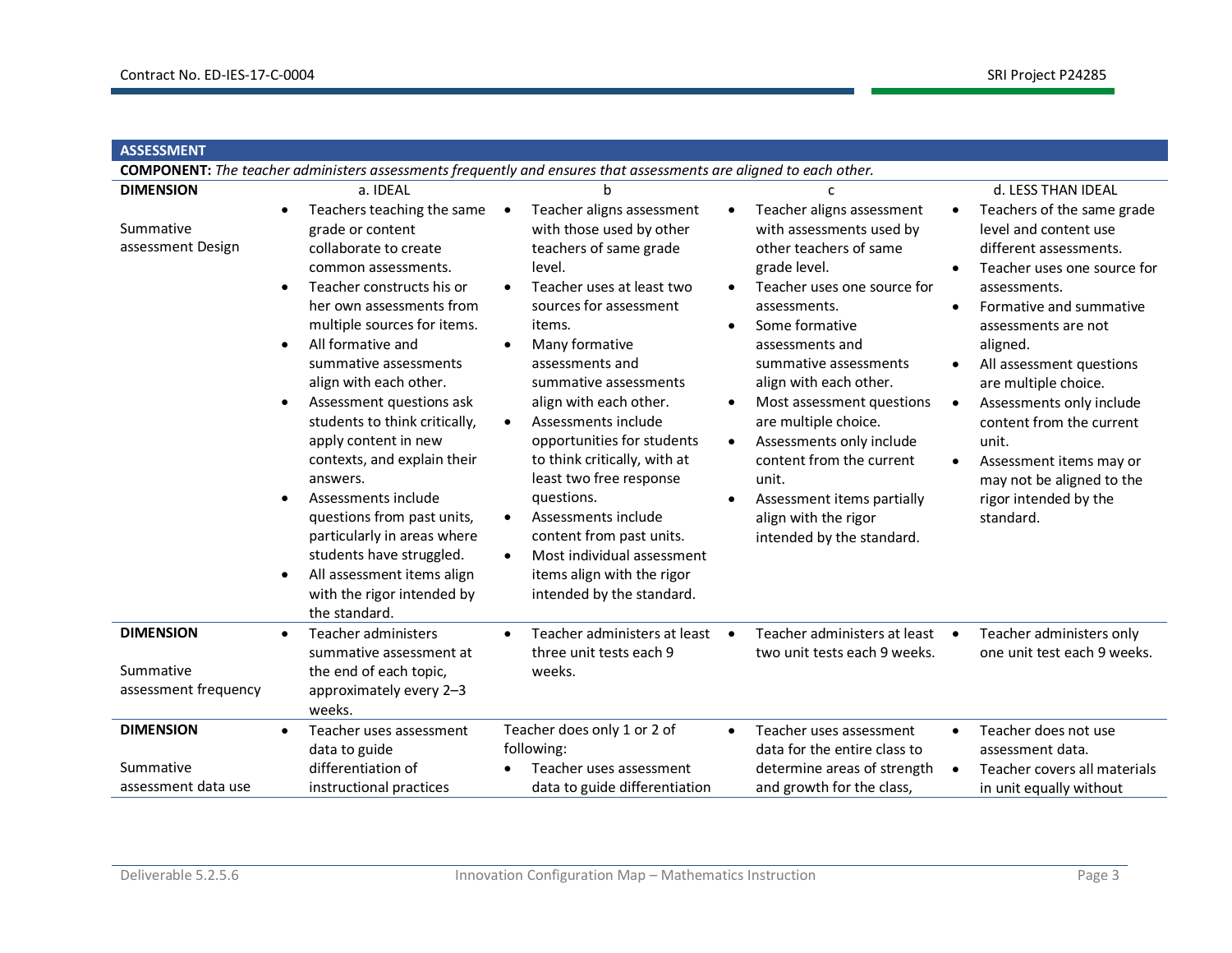|                                          |                | including reteaching,<br>retesting, and acceleration.<br>Teacher presents<br>assessment data to<br>students so they are aware<br>of their areas of strength<br>and for growth and to help<br>them set growth goals.<br>Teacher uses pre-<br>assessment before the unit<br>begins to determine what<br>content to cover for which<br>students.                                                                                                                            |                        | of instructional practices<br>including reteaching, and<br>retesting.<br>Teacher presents<br>assessment data to<br>students so they are aware<br>of their areas of strength<br>and for growth.<br>Teacher uses pre-<br>assessment before the unit<br>begins.                                                                                                                          |           | rather than differentiating<br>for individual students.<br>Teacher occasionally uses<br>pre-assessment data to<br>guide teaching.<br>Teacher occasionally shares<br>assessment data with<br>students, without<br>discussion around it.         |                        | considering pre-assessment<br>data.                                                                                                                                                |
|------------------------------------------|----------------|--------------------------------------------------------------------------------------------------------------------------------------------------------------------------------------------------------------------------------------------------------------------------------------------------------------------------------------------------------------------------------------------------------------------------------------------------------------------------|------------------------|---------------------------------------------------------------------------------------------------------------------------------------------------------------------------------------------------------------------------------------------------------------------------------------------------------------------------------------------------------------------------------------|-----------|------------------------------------------------------------------------------------------------------------------------------------------------------------------------------------------------------------------------------------------------|------------------------|------------------------------------------------------------------------------------------------------------------------------------------------------------------------------------|
| <b>DIMENSION</b><br>Formative assessment | ٠<br>$\bullet$ | Teacher is constantly<br>checking for understanding<br>using a variety of methods,<br>including Kagan strategies<br>or cold calling, and then<br>responds by adapting<br>instruction. <sup>1</sup><br>Teacher administers<br>formative assessment, such<br>as exit slips, daily to track<br>student understanding.<br>Students correct each<br>other's work and provide<br>feedback.<br>Students receive feedback<br>immediately and do the<br>work over if appropriate. | $\bullet$<br>$\bullet$ | Teacher only uses one or<br>two methods to check for<br>understanding and then<br>remediates by giving or<br>eliciting the correct answer<br>rather than letting the<br>student figure it out.<br>Once per week teacher<br>administers formative<br>assessment to track student<br>understanding.<br>Students receive feedback<br>immediately and do the<br>work over if appropriate. | $\bullet$ | Teacher infrequently checks<br>for understanding and does<br>not adjust instruction based<br>on student responses.<br>Once per month teacher<br>administers formative<br>assessment to track student<br>understanding.<br>Feedback is delayed. | $\bullet$<br>$\bullet$ | Teacher does not check for<br>understanding.<br>Teacher does not<br>administer formative<br>assessment.<br>Students do not receive<br>feedback and have no<br>chance to redo work. |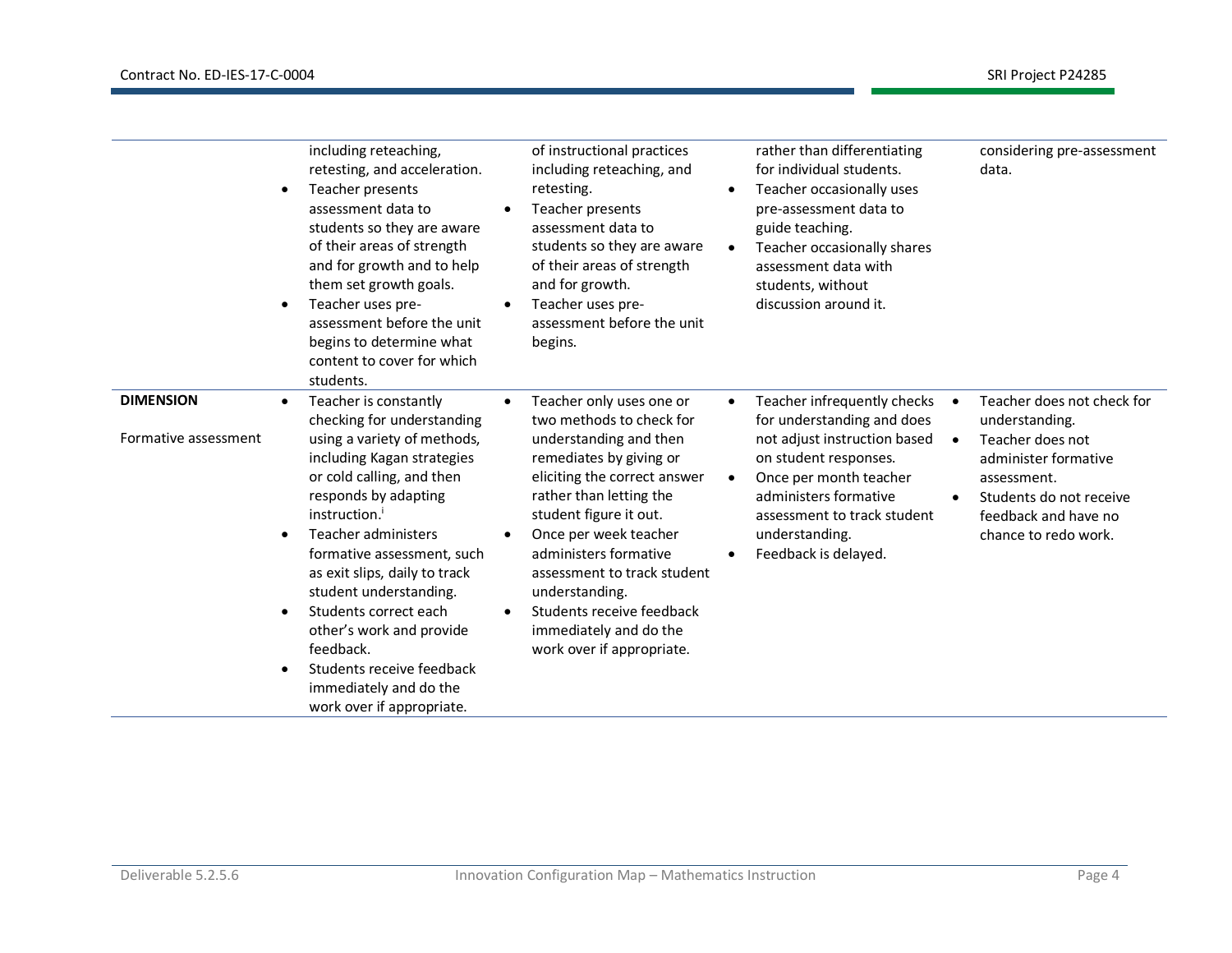| <b>MATERIALS</b>                           |                                                                                                                                                                                                                                                                                                                                                              |                                                                                                                                                              |                                                                                                                                      |                                                                                                                                                                                                                                                                                                       |
|--------------------------------------------|--------------------------------------------------------------------------------------------------------------------------------------------------------------------------------------------------------------------------------------------------------------------------------------------------------------------------------------------------------------|--------------------------------------------------------------------------------------------------------------------------------------------------------------|--------------------------------------------------------------------------------------------------------------------------------------|-------------------------------------------------------------------------------------------------------------------------------------------------------------------------------------------------------------------------------------------------------------------------------------------------------|
|                                            | COMPONENT: The teacher uses materials that are student-friendly and consistent across grade levels.                                                                                                                                                                                                                                                          |                                                                                                                                                              |                                                                                                                                      |                                                                                                                                                                                                                                                                                                       |
| <b>DIMENSION</b><br>Selection of materials | a. IDEAL<br>Teacher uses judgment to<br>determine when digits is<br>the best source and when it<br>would be helpful to<br>integrate materials from<br>other sources in order to<br>engage students. When<br>appropriate teacher uses<br>manipulatives.<br>Materials align with the<br>objective and with the rigor<br>of the Common Core state<br>standards. | When appropriate teacher<br>uses manipulatives but they<br>may not be the best fit for<br>the content, and teacher<br>may not provide enough<br>explanation. | C<br>Teacher uses materials and<br>manipulatives not aligned<br>to the objective or to the<br>rigor of the Common Core<br>standards. | d. LESS THAN IDEAL<br>Teacher uses only the digits<br>$\bullet$<br>program materials.<br>Teacher exclusively uses<br>$\bullet$<br>worksheets and textbooks<br>and avoids use of<br>manipulatives.                                                                                                     |
| <b>DIMENSION</b><br>Consistency            | Teacher uses materials such<br>$\bullet$<br>as calculators or algebra<br>tiles that are familiar to<br>students across the district.                                                                                                                                                                                                                         | Teacher uses only one<br>district-wide material<br>(calculators OR algebra<br>tiles) when using both<br>would be more effective.                             | Teacher introduces new<br>materials without sufficient<br>explanation of how to use<br>them.                                         | Teacher uses unfamiliar<br>materials without ensuring<br>students know how to use<br>them.<br>Teacher does not use<br>$\bullet$<br>district-wide middle and<br>high school manipulatives<br>(algebra tiles, calculators)<br>and does not consider how<br>materials will be used in<br>future courses. |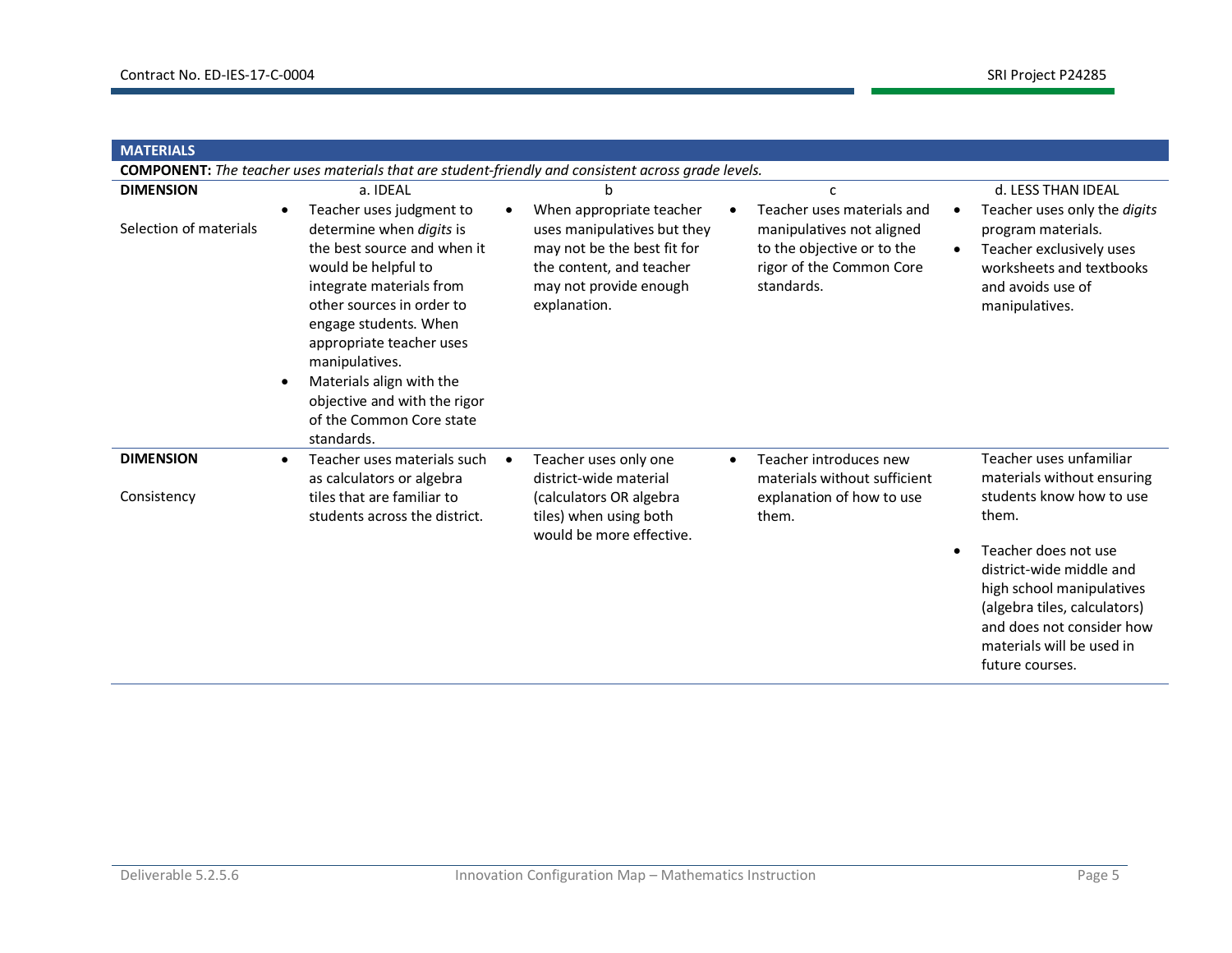| <b>INSTRUCTIONAL PRACTICE</b>         |                                                                                                                                                                                                                                                                                                                                                                                                                                                                                                                                                                      |                                                                                                                                                                                                          |                                                                                                                                                                                                                                  |                                                                                                                                                                                                |  |  |  |
|---------------------------------------|----------------------------------------------------------------------------------------------------------------------------------------------------------------------------------------------------------------------------------------------------------------------------------------------------------------------------------------------------------------------------------------------------------------------------------------------------------------------------------------------------------------------------------------------------------------------|----------------------------------------------------------------------------------------------------------------------------------------------------------------------------------------------------------|----------------------------------------------------------------------------------------------------------------------------------------------------------------------------------------------------------------------------------|------------------------------------------------------------------------------------------------------------------------------------------------------------------------------------------------|--|--|--|
|                                       | <b>COMPONENT:</b> The teacher provides students opportunities to work actively in groups and independently.                                                                                                                                                                                                                                                                                                                                                                                                                                                          |                                                                                                                                                                                                          |                                                                                                                                                                                                                                  |                                                                                                                                                                                                |  |  |  |
| <b>DIMENSION</b><br>Student groupings | a. IDEAL<br>Students "think-pair-share"<br>$\bullet$<br>as appropriate/when<br>discussing mathematical<br>content.<br>Teacher uses grouping<br>$\bullet$<br>strategies (such as Kagan<br>strategies) to group<br>students who differ on<br>various dimensions<br>including gender and ability<br>level.<br>Students work together<br>$\bullet$<br>frequently using several<br>different pairing strategies<br>in addition to shoulder<br>partners.<br>Students work with a<br>$\bullet$<br>variety of classmates, and<br>teacher changes groupings<br>every 6 weeks. | Students think-pair-share as •<br>$\bullet$<br>appropriate/when<br>discussing mathematical<br>content.<br>Teacher uses grouping<br>strategies to group<br>students.<br>Groupings change<br>infrequently. | $\mathsf{C}$<br>Teacher groups students<br>only by achievement level.<br>Students remain in the<br>$\bullet$<br>same group for the full<br>year.<br>Teacher uses only one<br>pairing strategy and never<br>changes the strategy. | d. LESS THAN IDEAL<br>Teacher does not group<br>$\bullet$<br>students together to work.<br>Students solely work<br>$\bullet$<br>independently.<br>Teacher does not use<br>grouping strategies. |  |  |  |
| <b>DIMENSION</b><br>Student work time | Students are actively<br>$\bullet$<br>engaged in DOING math,<br>either through discussion or<br>solving problems. <sup>i</sup><br>Students have time in class<br>$\bullet$<br>to start homework with<br>support of instructor and<br>peers, and teacher has time<br>to close lesson and clear up<br>misconceptions.                                                                                                                                                                                                                                                  | Students are engaged in<br>$\bullet$<br>doing math, but no time is<br>allotted for closure or<br>follow-up questions to clear<br>up misconceptions before<br>students leave the<br>classroom.            | Students work on drill<br>$\bullet$<br>activities only, without<br>active student engagement.                                                                                                                                    | Teacher lectures for a<br>$\bullet$<br>majority of the lesson.<br>Students spend most of<br>$\bullet$<br>class passively receiving<br>information from teacher.                                |  |  |  |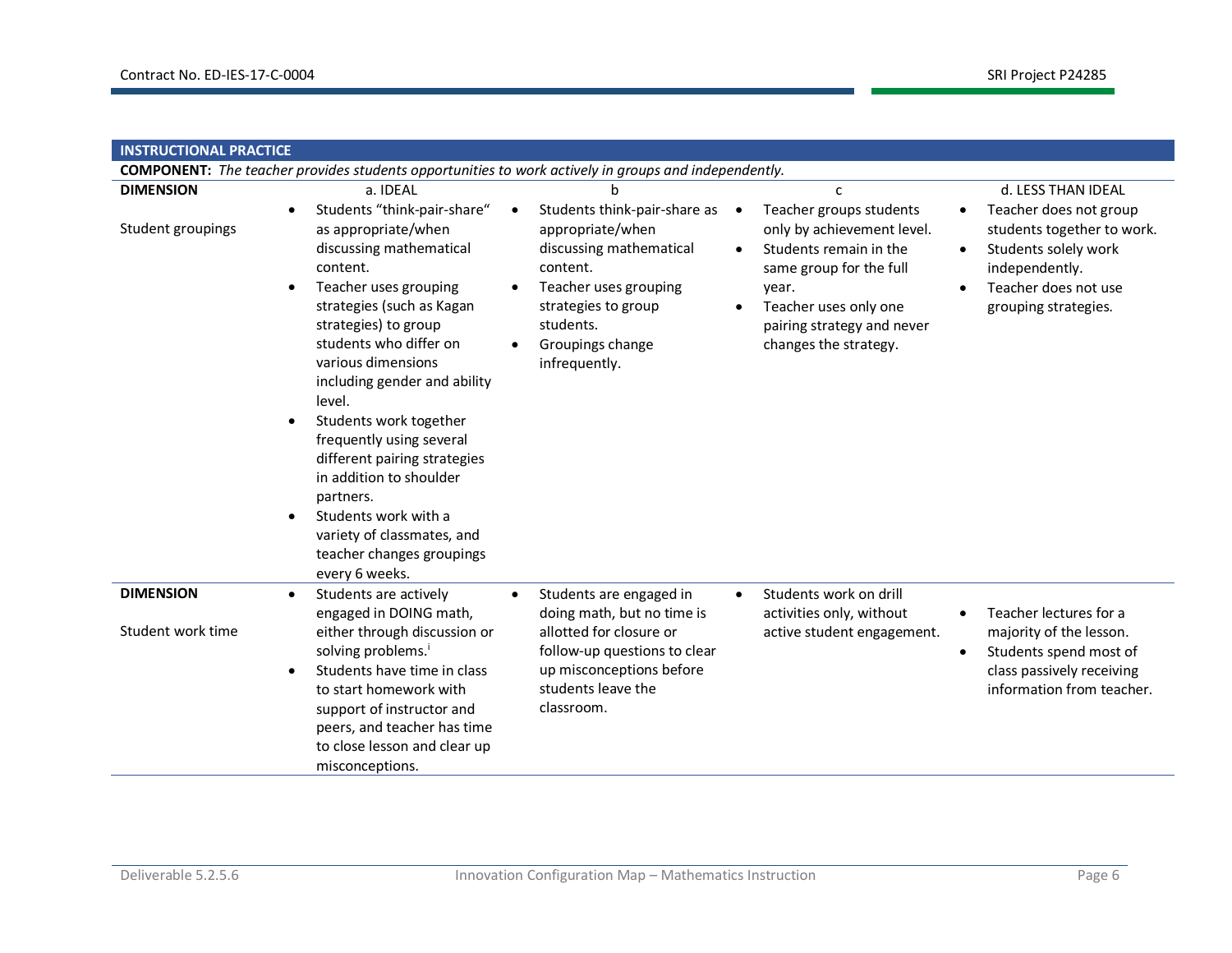| <b>DIMENSION</b><br>Questioning                   | Teacher asks conceptual<br>$\bullet$<br>questions to push thinking<br>by using think time and<br>building on student<br>responses.<br>Teacher questions students<br>$\bullet$<br>to understand their<br>thinking processes.<br>Teacher uses questioning<br>$\bullet$<br>techniques (such as cold<br>calling) to ensure he or she<br>engages all students.<br>Students generate higher-<br>$\bullet$<br>order questions. <sup>iii</sup> | Teacher asks some<br>$\bullet$<br>conceptual questions.<br>Teacher uses questioning<br>$\bullet$<br>techniques (such as cold<br>calling) to ensure he or she<br>engages all students.       | Teacher asks only<br>$\bullet$<br>procedural questions.                                                                           | Teacher asks no questions.<br>Teacher may ask questions<br>but does not allow time for<br>student response.                        |
|---------------------------------------------------|----------------------------------------------------------------------------------------------------------------------------------------------------------------------------------------------------------------------------------------------------------------------------------------------------------------------------------------------------------------------------------------------------------------------------------------|---------------------------------------------------------------------------------------------------------------------------------------------------------------------------------------------|-----------------------------------------------------------------------------------------------------------------------------------|------------------------------------------------------------------------------------------------------------------------------------|
| <b>DIMENSION</b><br>Student relevance             | Teacher communicates the<br>$\bullet$<br>purpose of the activity<br>clearly.<br>Teacher ties content to the<br>$\bullet$<br>real world to help students<br>see how the material is<br>relevant. <sup>i</sup>                                                                                                                                                                                                                           | Teacher may communicate<br>$\bullet$<br>the purpose of the activity<br>and emphasizes relevance,<br>but it may not be clear to<br>students.                                                 | Teacher may communicate<br>٠<br>the purpose but does not<br>emphasize relevance.                                                  | Teacher does not<br>$\bullet$<br>communicate the purpose<br>of the activity.<br>Teacher does not tie<br>content to the real world. |
| <b>DIMENSION</b><br>Vocabulary                    | Teacher provides clear<br>$\bullet$<br>explanation of<br>mathematical vocabulary.<br>Teachers use vocabulary<br>$\bullet$<br>consistently across the<br>school and district.<br>Students use vocabulary<br>$\bullet$<br>correctly.                                                                                                                                                                                                     | Teacher uses mathematical<br>$\bullet$<br>vocabulary correctly, but<br>students do not necessarily<br>use it.<br>Teachers use vocabulary<br>consistently across the<br>school and district. | Teacher uses simplified<br>$\bullet$<br>mathematical vocabulary<br>rather than academic<br>language.                              | Teacher does not use<br>$\bullet$<br>mathematical vocabulary in<br>class.<br>Teacher may use<br>vocabulary incorrectly.            |
| <b>DIMENSION</b><br><b>Explanation of content</b> | Teachers within the school<br>$\bullet$<br>and district communicate<br>with each other to ensure<br>they are explaining content                                                                                                                                                                                                                                                                                                        | Teachers within the school<br>$\bullet$<br>communicate with each<br>other to ensure they are<br>explaining content                                                                          | Teacher shares only one<br>$\bullet$<br>strategy for solving a<br>problem.<br>Teacher's explanation is<br>confusing for students. | Teachers explain content<br>$\bullet$<br>across courses differently,<br>which may cause confusion<br>for students.                 |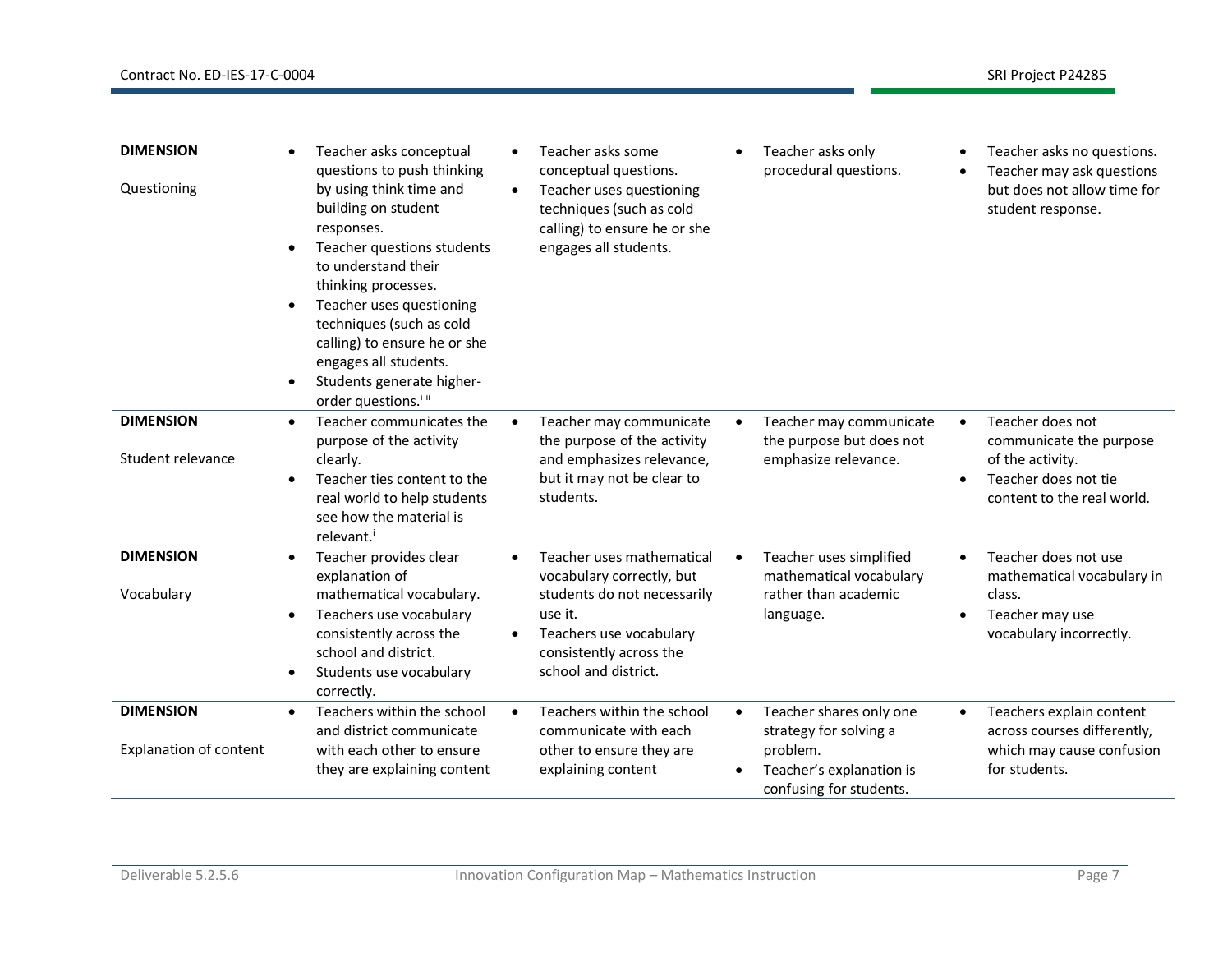| consistently across classes<br>and grades.<br>Students explain content to<br>$\epsilon$<br>each other. <sup>iii</sup><br>Teacher's explanation is<br>$\bullet$<br>clear and correct and helps<br>students to understand the<br>content conceptually. iiv<br>Teacher helps students<br>$\bullet$<br>develop multiple strategies<br>for solving a problem. <sup>v</sup><br>Teacher teaches students<br>to utilize structure in<br>algebraic and numeric<br>representations (for<br>example, helping students<br>understand embedded<br>parentheses by drawing<br>diagrams). <sup>vi</sup> | consistently across classes<br>and grades<br>Teacher shares multiple<br>$\bullet$<br>strategies for solving a<br>problem.<br>Teacher's explanation is<br>$\bullet$<br>clear and correct. | Teacher's explanation of<br>content is unclear and may<br>include some errors.<br>Teacher's explanation is<br>solely procedural. |
|-----------------------------------------------------------------------------------------------------------------------------------------------------------------------------------------------------------------------------------------------------------------------------------------------------------------------------------------------------------------------------------------------------------------------------------------------------------------------------------------------------------------------------------------------------------------------------------------|------------------------------------------------------------------------------------------------------------------------------------------------------------------------------------------|----------------------------------------------------------------------------------------------------------------------------------|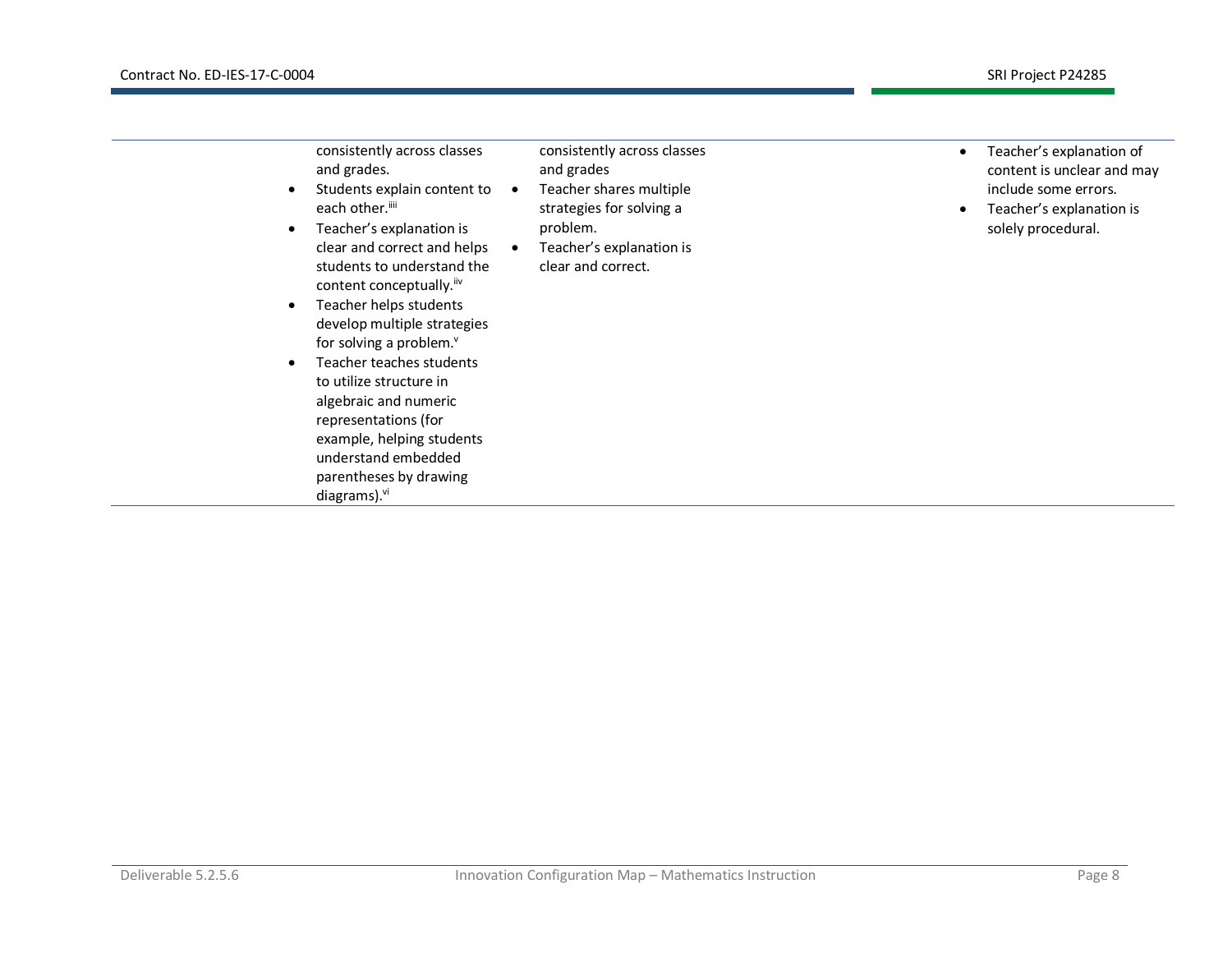| <b>CLASSROOM ENVIRONMENT</b>                            |                                                                                                                                                                                                                                                                                                                                 |                                                                                                                                                                                        |                                                                                                                                          |                                                                                                                                                                                                                     |  |
|---------------------------------------------------------|---------------------------------------------------------------------------------------------------------------------------------------------------------------------------------------------------------------------------------------------------------------------------------------------------------------------------------|----------------------------------------------------------------------------------------------------------------------------------------------------------------------------------------|------------------------------------------------------------------------------------------------------------------------------------------|---------------------------------------------------------------------------------------------------------------------------------------------------------------------------------------------------------------------|--|
|                                                         | <b>COMPONENT:</b> The teacher structures classroom in a way that is conducive to student learning.                                                                                                                                                                                                                              |                                                                                                                                                                                        |                                                                                                                                          |                                                                                                                                                                                                                     |  |
| <b>DIMENSION</b><br>Physical dimensions of<br>classroom | a. IDEAL<br>Exemplar student work is<br>purposefully posted.<br>Common formulas or<br>$\bullet$<br>vocabulary are posted for<br>students to use as<br>reference.<br>Teacher groups students<br>using Kagan strategies and<br>seats groups together.<br>Room is arranged so<br>teacher can easily move<br>between groups.        | h<br>Student work is posted.<br>٠<br>Teacher groups students<br>$\bullet$<br>and seats them together.<br>oom is arranged so teacher<br>$\bullet$<br>can easily move between<br>groups. | C<br>Student grouping is<br>random.<br>Room is arranged so<br>teacher can easily move<br>between groups.                                 | d. LESS THAN IDEAL<br>Materials on walls are not<br>content-specific.<br>There is no seating chart.<br>$\bullet$<br>It is difficult for teacher to<br>$\bullet$<br>move around the room and<br>move between groups. |  |
| <b>DIMENSION</b><br>Classroom climate                   | Students feel comfortable<br>$\bullet$<br>admitting when they do not<br>understand and asking for<br>help.<br>Teacher uses strategies to<br>build community such as<br>group accountability.<br>Students are respectful and<br>encouraging of each other's<br>efforts.<br>Students help each other to<br>understand the content | Some students feel<br>$\bullet$<br>comfortable admitting<br>when they do not<br>understand and asking for<br>help.<br>Students are respectful to<br>each other.                        | Students are hesitant to ask<br>for help.<br>Students are for the most<br>part respectful to each<br>other, but there are<br>exceptions. | Students do not ask for<br>help.<br>Teacher does not build<br>community.<br>Students rarely interact<br>with each other.<br>Students are disrespectful<br>to each other (for example,<br>teasing).                  |  |